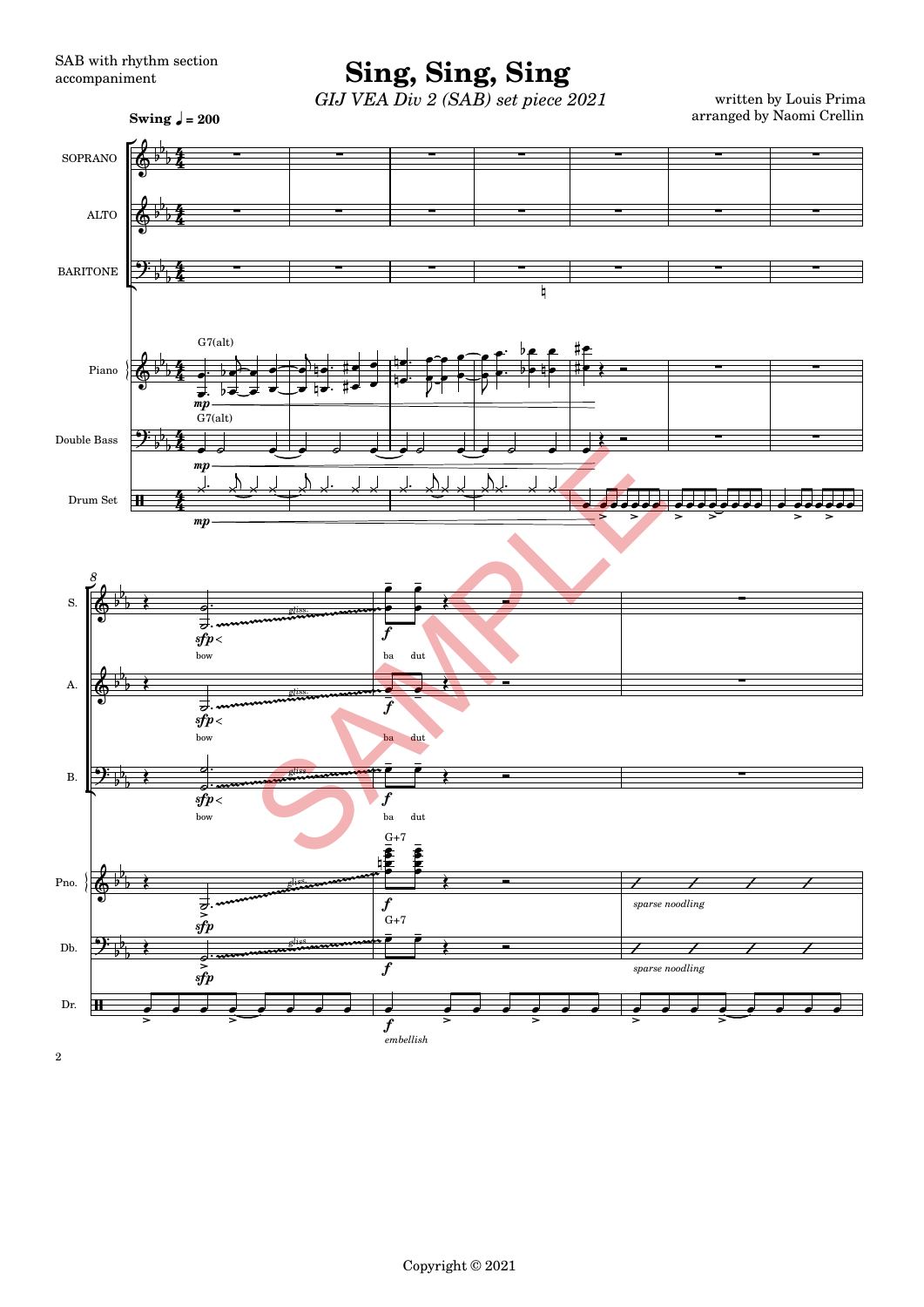



3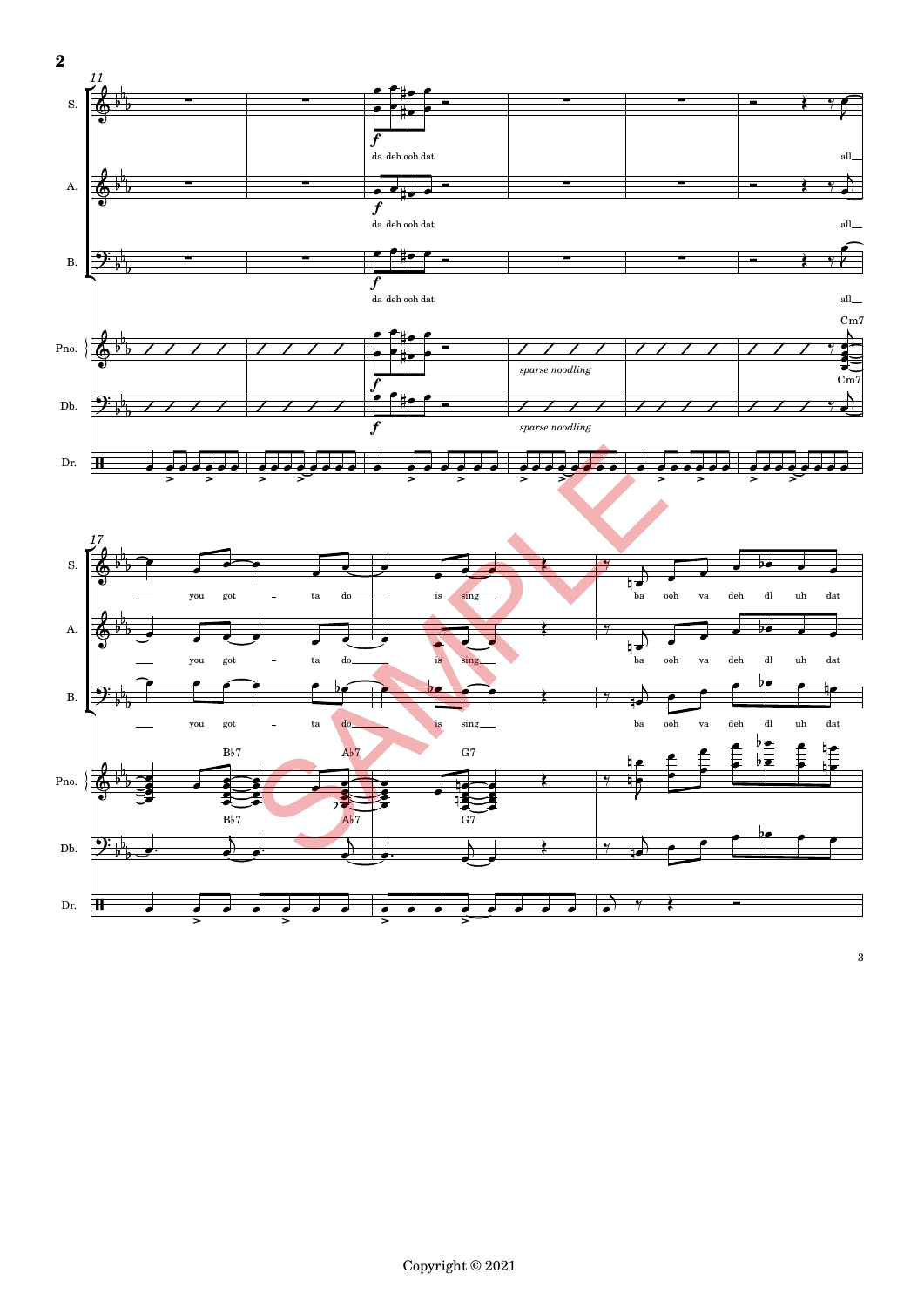

Copyright © 2021